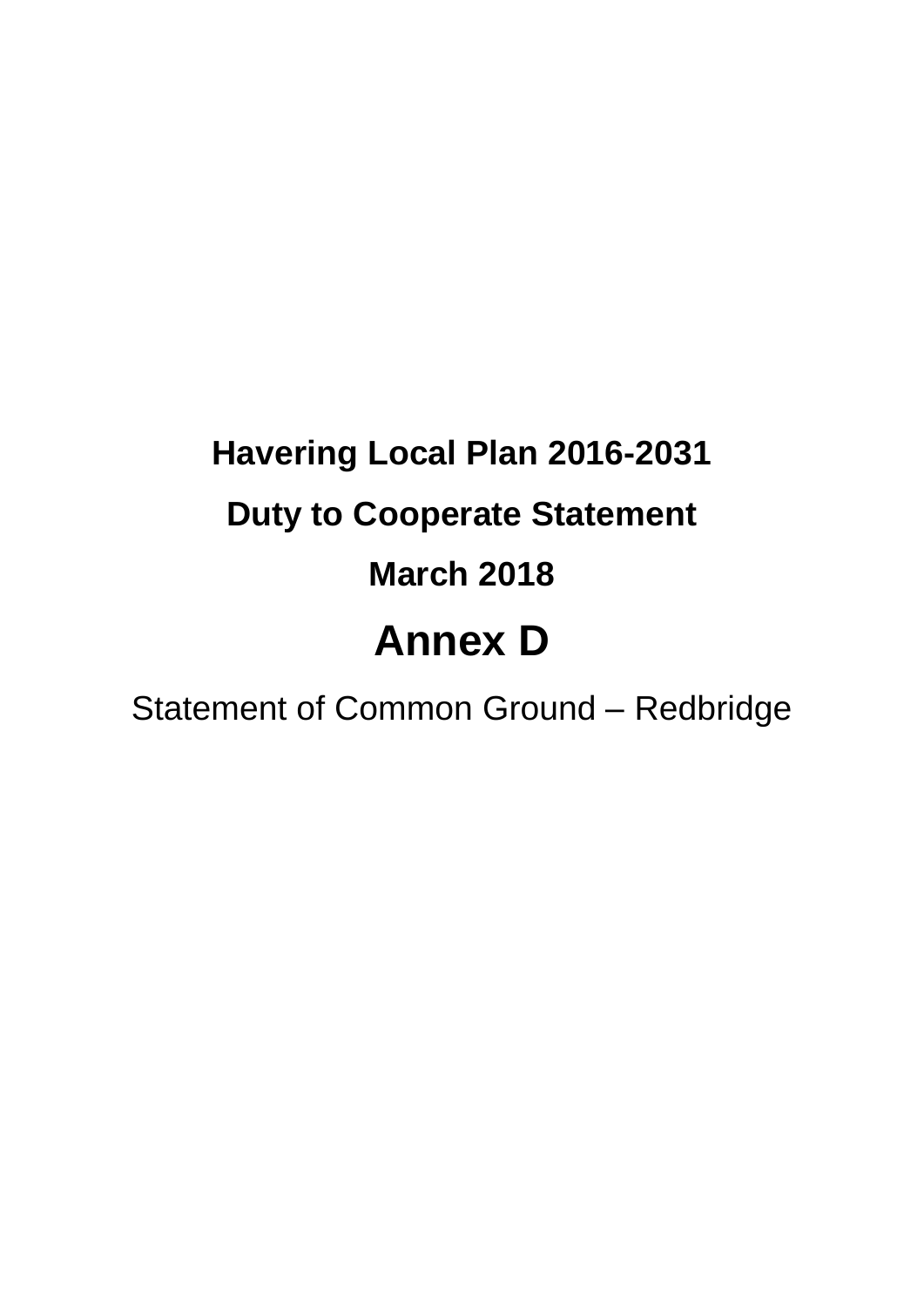Redbridge Local Plan: 2015-2030

Statement of Common Ground between the London Borough of **Redbridge** and the London Borough of Havering

Subject: Objectively **Assessed** Housing **Need** and Duty to **Co-operate** 

April 2017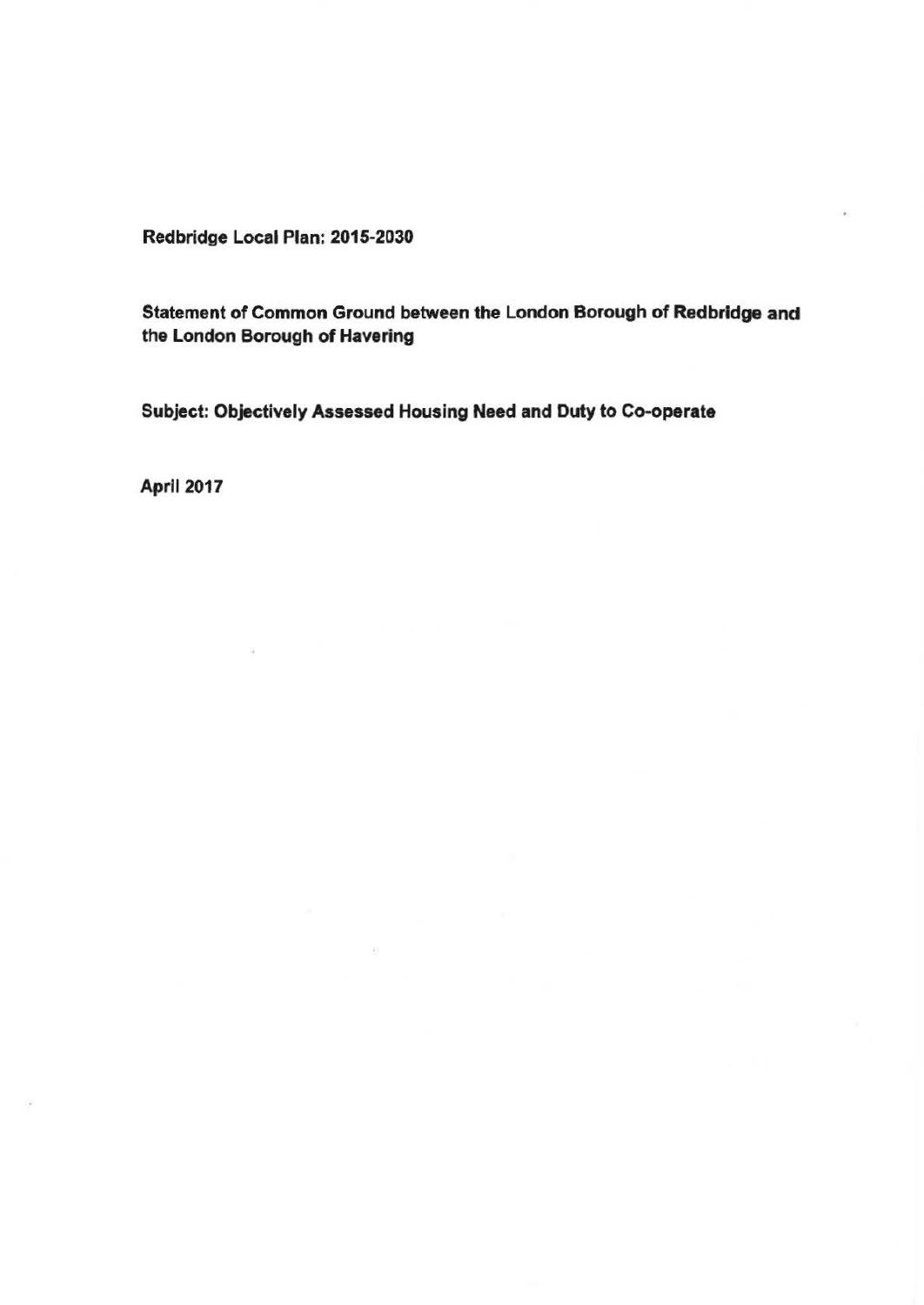## **Introduction**

This Statement of Common Ground (SoCG) has been prepared jointly between the London Borough of Redbridge ("the Council") and the London Borough of Havering ("LBH").

The purpose of this SoCG is to inform the Inspector and other parties about the areas of agreement between the two Councils in respect of the Redbridge Local Plan 2015-2030.

## **Background**

Ongoing engagement has taken place between the Council and LBH in relation to the production of the Redbridge Local Plan.

This engagement has identified a key cross boundary issue relevant to their respective Local Plans, namely meeting locally derived objectively assessed need.

Detail around this engagement is set out in Appendix 1 of the Council's Duty to Cooperate Statement (2017) (LBR 1.14 ).

## **Objectively Assessed Need**

The London Boroughs of Barking and Dagenham, Havering and Redbridge have worked collaboratively on the Outer North East London Strategic Housing Market Assessment (SHMA).

LBH are in the process of progressing their Local Plan, therefore their policy approach to meeting housing need has not been formally published.

Through the duty to co-operate discussions, the Council is aware that LBH will seek to deliver their London Plan housing target as a minimum, and, in line with the current London Plan, will seek to lose the gap between its London Plan housing target and its OAN (as identified in the SHMA).

LBH understands that Redbridge is unable to meet in full their locally derived objectively assessed need for housing, but is able to meet and exceed the minimum housing targets set out in the current London Plan.

The GLA have clarified this issue from a London single housing market area. The Council's approach taken in the draft Redbridge Local Plan to meeting housing need, by seeking to meet the London Plan minimum target, whilst seeking to close the gap on its objectively assessed need has been agreed by the GLA and boroughs in the sub-region.

In response to the Pre-Submission Local Plan consultation, LBH submitted a representation in relation to objectively assessed need and the fact that Redbridge is unable to accommodate its own need.